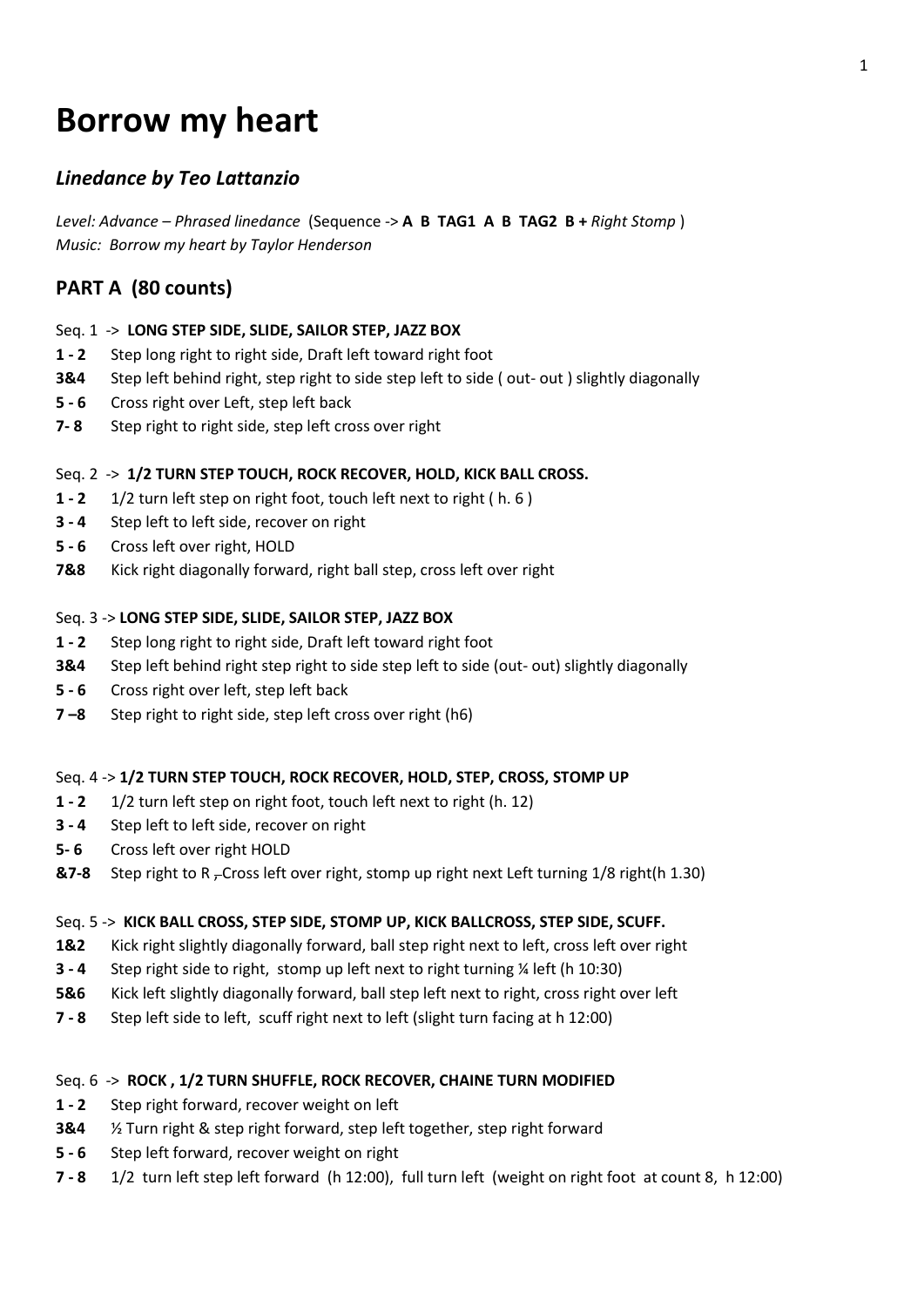#### Seq. 7 -> **LONG STEP, SLIDE, JAZZ BOX, WEAVE**

- **1 - 2** Long diagonal step left forward, Right drag ( from right to left),
- **3 - 4** Cross right on left, step left back,
- **&5-6** Step right to side right, step left cross over right, step right to side right
- **7 - 8** Step left behind right, 1/4 turn right step right forward (h 3:00 )

#### Seq. 8 -> **ROCK RECOVER, 1/2 TURN TOE STRUT, 3/4 TURN, WALKING BACK**

- **1 - 2** Step left forward, recover weight on right
- **3 - 4** 1/2turn left (h 9) toe left on place, dip hell left on place
- **5 - 6** 1/4 turn left (h 6) step right forward, 1/2 turn left step left next to right ( h 12 weight on left )
- **7 - 8** Step back right, step back left

# Seq. 9 -> **1/2 TURN, TOE STRUT, PIVOT, HOLD, FULL TURN**

- **1 - 2** 1/2 turn right (h 6) toe right forward, dip hell right on place
- **3- 4** step left forward, 1/2 turn right (h12)
- **5 - 6** Step left forward, HOLD
- **7 - 8** 1/2 turn left step right back (h 6) 1/2 turn left step left forward ( h 12 )

#### Seq. 10 -> **SWEEP, SYNCOPATED JAZZ BOX, STOMP, HOLD, SCUFF**

- **1 2** Cross right over left dragging right toe,
- **&3-4** Step back left , step side right, step left cross over right
- **5 - 6** Stomp right next to left, HOLD
- **7 - 8** HOLD, scuff right next to left.

# **PART B (64 counts)**

#### *Seq. 1 -> JUMP ROCK, FULL TURN, ROCK, FULL TURN*

- **&1&** Slight right hitch, Stomp Right forward, Recover on left
- **2-3- 4** 1/2 turn right step R forward (h 6), 1/2 turn right step left back (h 12), 1/2 turn right step right forward (h.6)
- **&5&** Slight Left Hitch, Stomp Left forward, Recover on right
- **6-7-8** 1/2 turn left step left forward (h. 12), 1/2 turn left step right back (h. 6), 1/2 turn left step left forward(h 12)

#### Seq. 2 -> **HEELS SWITCH, SCUFF OUT-OUT, SAILOR STEP, 1/2 SAILOR STEP**

- **1&2** Heel right forward, step right recover next to left, hell left forward, step left recover next to right
- **3&4** Scuff right next to left, step right to right, step left to left
- **5&6** Step right behind to left, step left to left, step right to right
- **7&8** Step left behind right, 1/2 turn left step right slightly to right back, step left forward (h 6:00)

#### Seq 3 -> **ROCK RECOVER, FULL SHUFFLE TURN, ROCK RECOVER, 1/2 TURN SHUFFLE**

- **1 - 2** Step right forward (h. 6), recover weight on right
- **3&4** ½ Turn Right & Step right forward (h 12:00), step left together, ½ Turn Right & Step right forward (h 06:00)
- **5-6** Step left forward, recover weight on right
- **7&8** 1/2 turn left step left forward (12.00), step right together, step left forward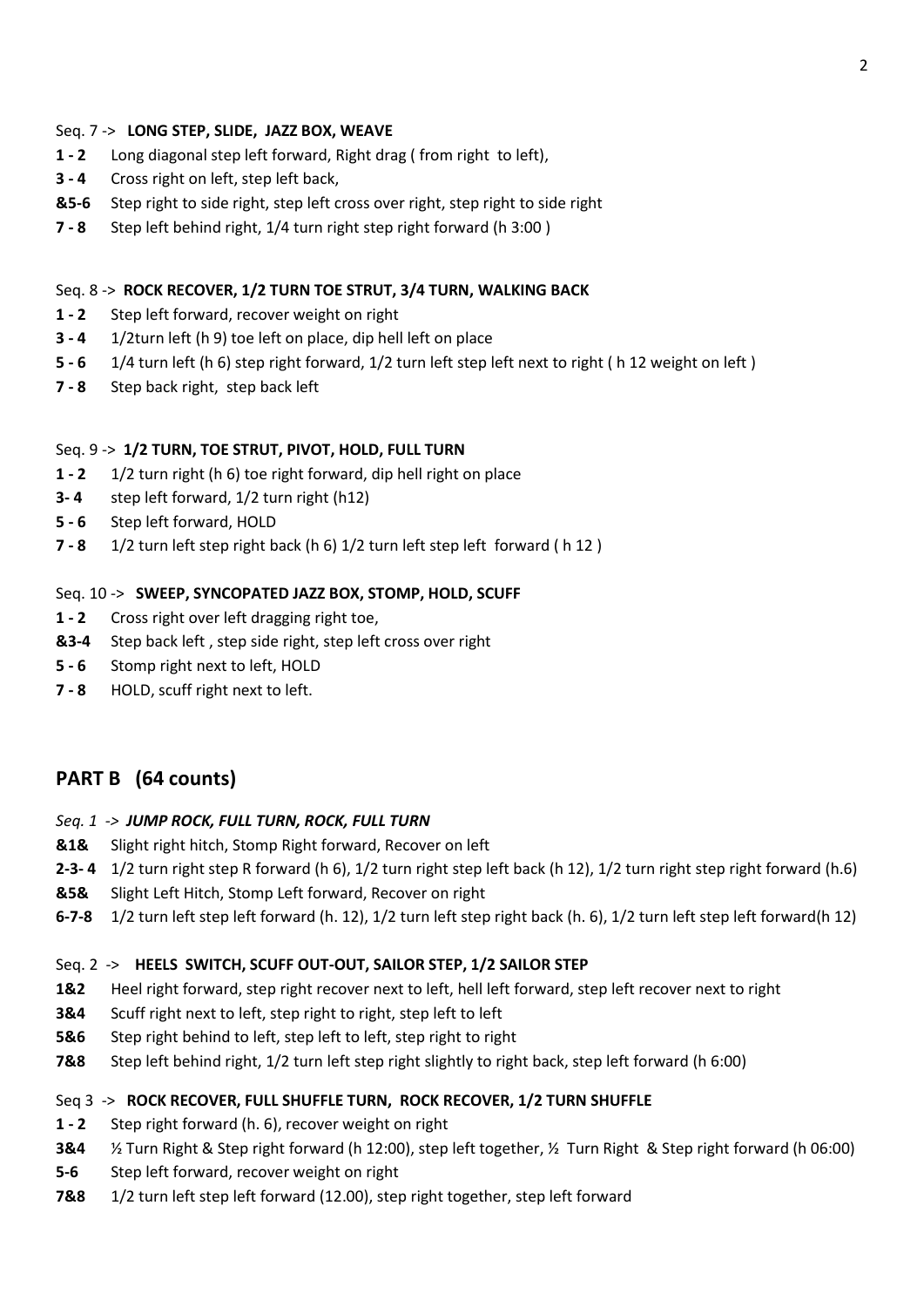# Seq. 4 -> **KICK x2, COASTER STEP, ROCK RECOVER, STEP, SCUFF, STOMP UP**

- **1 - 2** Kick right diagonally to 11:30 forward, Kick right diagonally to 01:30 forward
- **3&4** Step back right, step left back next to right, step right forward
- **5 - 6** Step Left forward, Recover on right
- **&7-8** Step left next to right, scuff right next to left, Stomp up right forward

# Seq. 5 -> **POINT BACK x2, KICK BALL BACK, FULL TURN, ROCK RECOVER**

- **&1** Hopping back on left, touch point right
- **&2** Hopping back on left, touch point right
- **&** Recover step right back
- **3 & 4** kick back left diagonally slightly, ball left in place, step right forward

*alternative easy version*

- **3 - 4** Step left back, recover on right
- **5 – 6** 1/2 turn right step left back ( h6 ) 1/2 turn left step right forward ( h 12 )
- **7 – 8** Step left forward, recover right

# Seq. 6 -> **1/2 TURN, SHUFFLE , TOE STRUCT, LONG STEP LEFT SIDE SLIDE, KICK BALL CROSS**

- **1&2** ½ turn left step left forward (06:00), step right together, step left forward
- **3 – 4** ½ turn left toe right on place (12:00), dip hell right on place (h 12 weight on right foot )
- **5 – 6** Long step left to left, slide right from right to left (weight to left)
- **7 & 8** kick right forward diagonally right, ball step right next to left, cross left over right

# Seq. 7 -> **HOP**, **POINT LEFT X 2, KICK BALL CROSS LEFT, CROSS, TURN, HOOK**

- **&1-2** Hopping to right side, point left behind right x2
- **3&4** Kick left forward, ball step left forward cross right over left
- **& 5** step left to left side, touch right behind left
- **6** ½ turn right with hook right over left (h 06:00)
- **7&8** Step right forward , step left together, step right forward

# Seq. 8 -> **PIVOT, SWEEP CROSS x 2**

- **1 – 2** Step left forward , 1/2 turn right weighting on right (12.00),
- **3 4** Step left forward, HOLD
- **5 – 6** Sweep right (from the right side to cross over left)
- **7 – 8** Sweep left (from the left side to cross over right)

# **TAG1 (8 counts)**

# **KICK BALL CHANGE X 2, FULL TURN, STOMP x2**

- **1&2** Kick right forward, ball step right next to left, recover weight to right
- **3&4** Kick right forward, ball step right next to left, recover weight to right
- **5 – 6** 1/2 turn left step right to back, 1/2 turn left step left forward
- **7 – 8** Stomp Right, Stomp Left